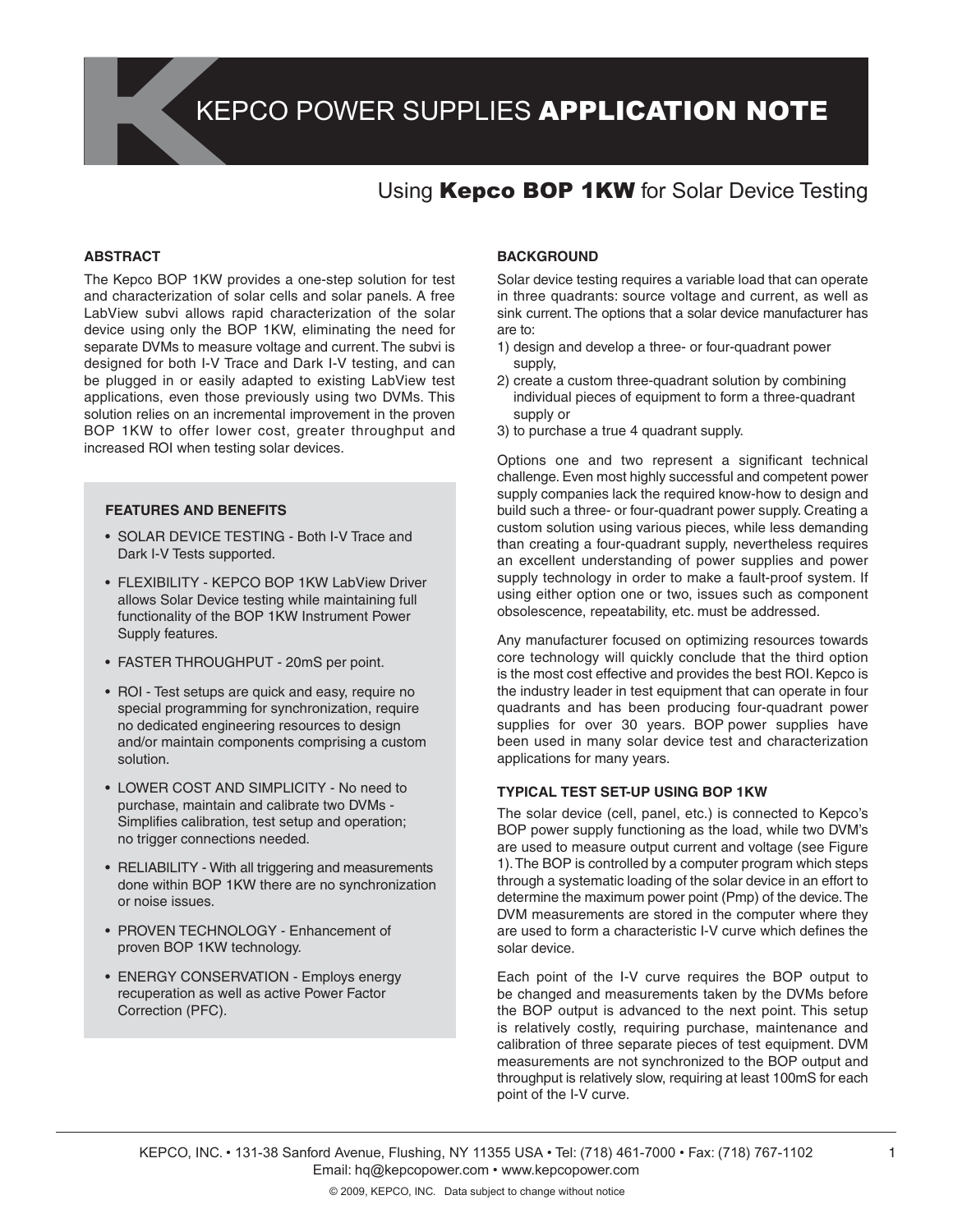

FIGURE 1 Typical Test Set-Up Using BOP 1KW Without Solar Enhancements

## **IMPROVED TEST SET-UP USING LIST:WAIT AND LIST:TRIGGER COMMANDS**

To speed up the process, synchronization was added to the BOP 1KW arbitrary wave form capability with the commands LIST:WAIT and LIST:TRIGger. These provided the ability to connect the BOP 1KW and trigger-capable DVMs together to reduce test time (see Figure 2). This allowed DVM measurements to be synchronized, and greatly increased throughput by decreasing the time required for each point to 36mS (limited by the DVM measurement rate). Triggering could be initiated by either the computer or BOP 1KW.



FIGURE 2 Improved Test Set-up Using LIST:WAIT and LIST:TRIGger Commands

The trigger pulses were created using a USB to Digital output device by a computer program. The BOP 1KW arbitrary wave form function set the output to a level and waited for the trigger to go high or low. First pulse synchronization was accomplished by waiting 200 milliseconds once the initialization commands were sent to both DVMs and the BOP 1KW. A second option allowed the BOP 1KW to generate the trigger

pulses by using the BOP 1KW output on/off signal to provide a low or high pulse to the DVMs, with pulse-width based on the DVM requirements for each step. In both cases, the computer then used the serial poll to determine when to read the accumulated DVM measurements.

This solution greatly improved throughput (from 100mS to 36mS), but the trigger inputs of many measurement devices are susceptible to noise which can result in one of the devices missing a pulse. If one DVM performs a measurement and the other does not, the readback becomes unequal and the entire sample must be retaken, resulting in lost time. The trigger lines must be as short as possible and noise reduction measures must be in place.

## **KEPCO'S PERFORMANCE ENHANCED SOLUTION**

The BOP 1KW has been upgraded to include a faster measurement rate and a faster setting rate. A free, Kepcodeveloped, Solar Device Tester LabView subvi works with the improved BOP 1KW to use the full capabilities of improved speed of measurement and set operations. This subvi is intended to be used by a programmer to build a LabView application for solar device testing. The subvi can be plugged in or easily adapted to existing LabView test applications, even those that previously used two DVMs for measurement. Because it is a subvi it can be used multiple times within a LabView application without repeating pages and pages of code. The subvi has been integrated into a demonstration standalone test application which can be used as is. Both the subvi and the demonstration application may be downloaded free from the Kepco website at:

## **www.kepcopower.com/drivers/#bop1k.**

The BOP 1KW may now be connected directly to the solar device and controlled by the computer (see Figure 3). Because measurements are done by the BOP itself, the external DVMs are no longer needed (see Figure 4). The BOP 1KW can now change the output and make synchronized measurements, and go on to the next point at a rate of up to 20mS per point. There is no need for triggers or special wiring. Connections are simple (only solar device to BOP 1KW) and only one device to calibrate.



FIGURE 3 Kepco's Performance Enhanced Solution Using the BOP 1KW for Solar Device Testing

KEPCO, INC. • 131-38 Sanford Avenue, Flushing, NY 11355 USA • Tel: (718) 461-7000 • Fax: (718) 767-1102 Email: hq@kepcopower.com • www.kepcopower.com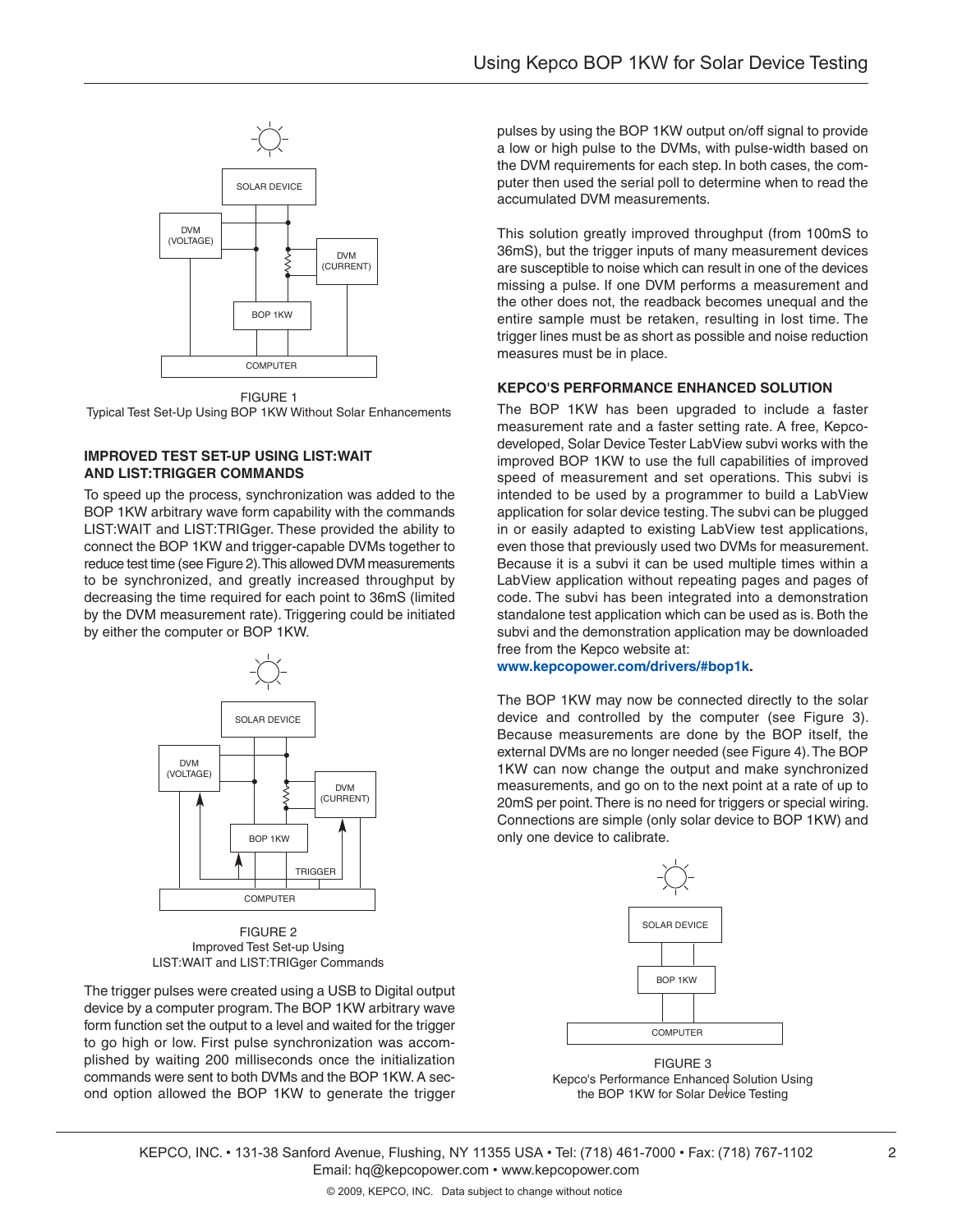

FIGURE 4 BOP 1KW Provides Integral Measurement of Solar Device Output

## **HOW THE BOP 1KW MEASURES THE SOLAR DEVICE OUTPUT USING THE DEMONSTRATION APPLICATION**

The Solar Device Tester demonstration application written in LabView includes a simple user interface (see Figure 5) which may be used as is. This simple standalone application uses the Kepco Solar Device Tester subvi to control the output of the BOP and to take the measurements. The subvi can be adapted to an overall Test application as needed.

The user interface included with the Solar Device Tester demonstration application is illustrated in Figure 5. The bottom of Figure 5 shows a typical I-V curve taken by the subvi. The BOP Parameters display allows the user to select voltage or current mode and enter the start and stop points for the sequence of setpoints that will characterize the device.

The Start and Stop Point units are in Amperes for Current Mode and Volts for Voltage mode. The positive Protection Limit ensures that the BOP output does not exceed the capacity of the solar device. The negative Protection Limit is normally set close to zero to prevent the solar device from overheating.

Once the Start and Stop points are chosen, the user enters Ramp Characteristics: the Number of Points, Milliseconds to Wait and whether to Invert the Data. The number of points determines the resolution or level of detail of the



FIGURE 5 Demonstration Application Interface Showing User Inputs and Rendered I-V Curve Output

characterization and can be set to as few as 10 to as many as 40,000 points per I-V Curve. Data Inversion is convenient for rendering the I-V curve as preferred for I-V Trace and I-V Dark type tests.

Clicking the Press to Take Sample button causes the application to invoke the subvi which changes the BOP output, creating a linear ramp. At each step, the BOP 1KW provides a measured voltage and current value. While the curve is being taken, the voltage and current values change, providing status to the user. When the ramp is completed, these measurements are provided as an array, which the application renders as the I-V curve shown in Figure 5. The subvi also provides measured Vmp and Imp, which is graphically marked on the curve with a cursor formed by intersecting vertical and horizontal lines.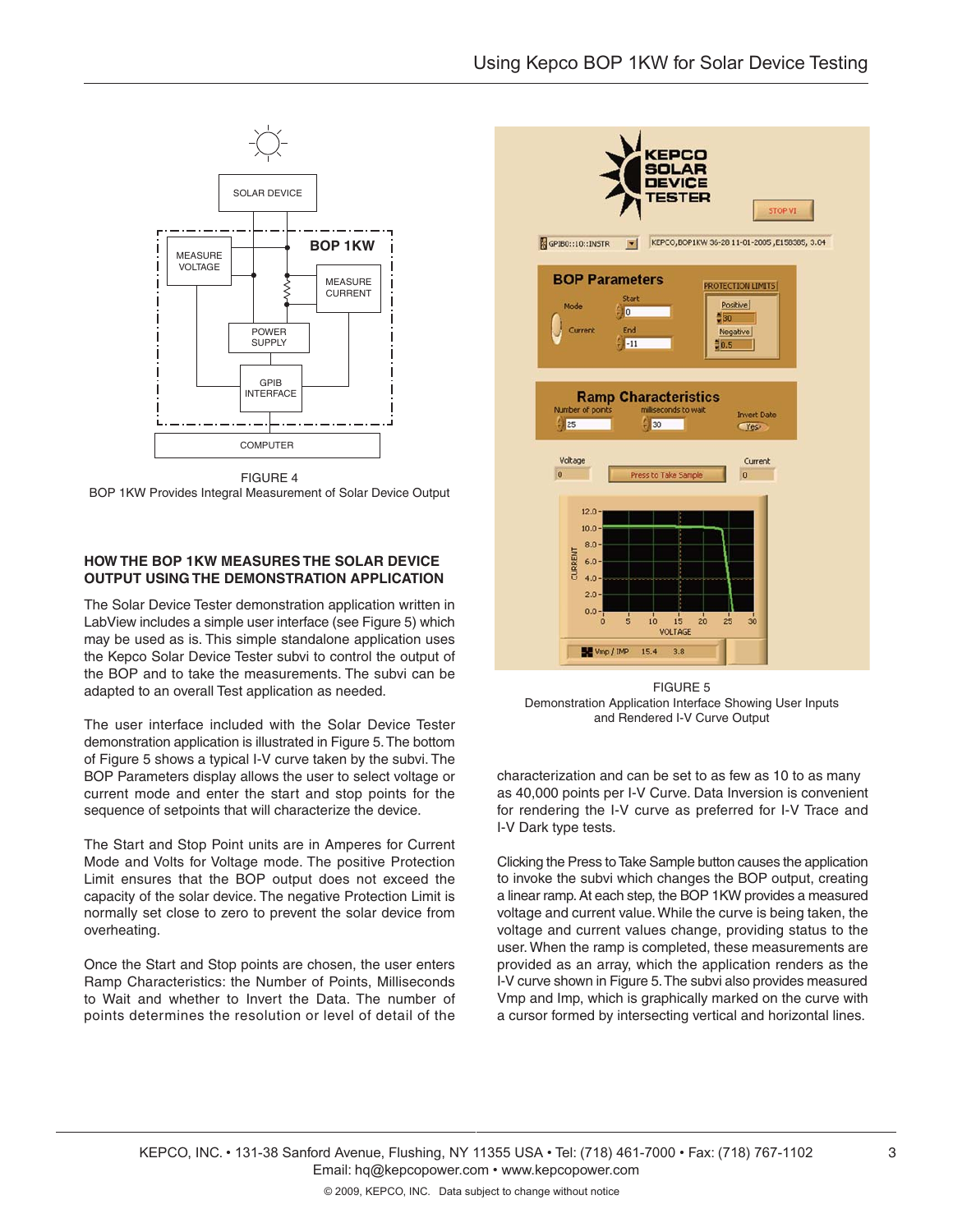## **SOLAR DEVICE TESTER SUBVI**

The Solar Device Tester subvi, written in LabView, includes an operator panel (see Figure 6). The subvi may be used as is in an overall Test application. The overall application will typically use the measurement data provided by the Solar Device Tester subvi to produce an I-V curve that characterizes the device, and includes the four key device characteristics: Voltage Maximum Power (Vmp), Current Maximum Power (Imp), Voltage Open Collector (Voc) and Current Short Circuit (Isc) as well as Maximum Power Point (Pmp). Figure 5 shows a typical I-V curve characterizing a solar device produced from the data accumulated by the Solar Device Tester subvi.

The Real Time Output, BOP Parameters and Ramp Characteristics, shown in Figure 6, function as described for the demonstration application. When the subvi is invoked by an application, the subvi calculates a Settings Array as shown in Figure 6. The settings array shows the sequential setpoints for the main channel as determined by the start and stop points and the number of points supplied. An arrow to the left of the settings array allows the user to scroll and view each point. To the right of the settings array are the Measured Current and Voltage arrays, showing the measured values at each point from the previous execution of the subvi.

At each point the BOP 1KW main channel is set to a level, and after the user-programmable delay (using the Milliseconds to Wait input under Ramp Characteristics), the subvi requests voltage and current measurements. These requests are made with a single command line to insure the voltage and current measurements are from the same sample. The programmable delay is adjustable from 20 mS to 2 Seconds. If the BOP 1KW is connected to a solar cell, the best timing has been found to be 25 mS.

When all measurements are completed, the Measure Current and Voltage arrays to the right of the Settings array are updated to show the measured values at each point. (In the demonstration application the two arrays of points are used to update the I-V curve. The Imp and Vmp values update the cursor position.)

At the left, under Real Time Output, the user can monitor the test in progress by viewing the instantaneous outputs of the solar device under test: Voltage and Current. Voltage Maximum Power (Vmp), Current Maximum Power (Imp) and the Maximum Power Point (Pmp) are calculated in real time, and are viewable when the characterization is complete.



FIGURE 6 Solar Device Subvi Front Panel